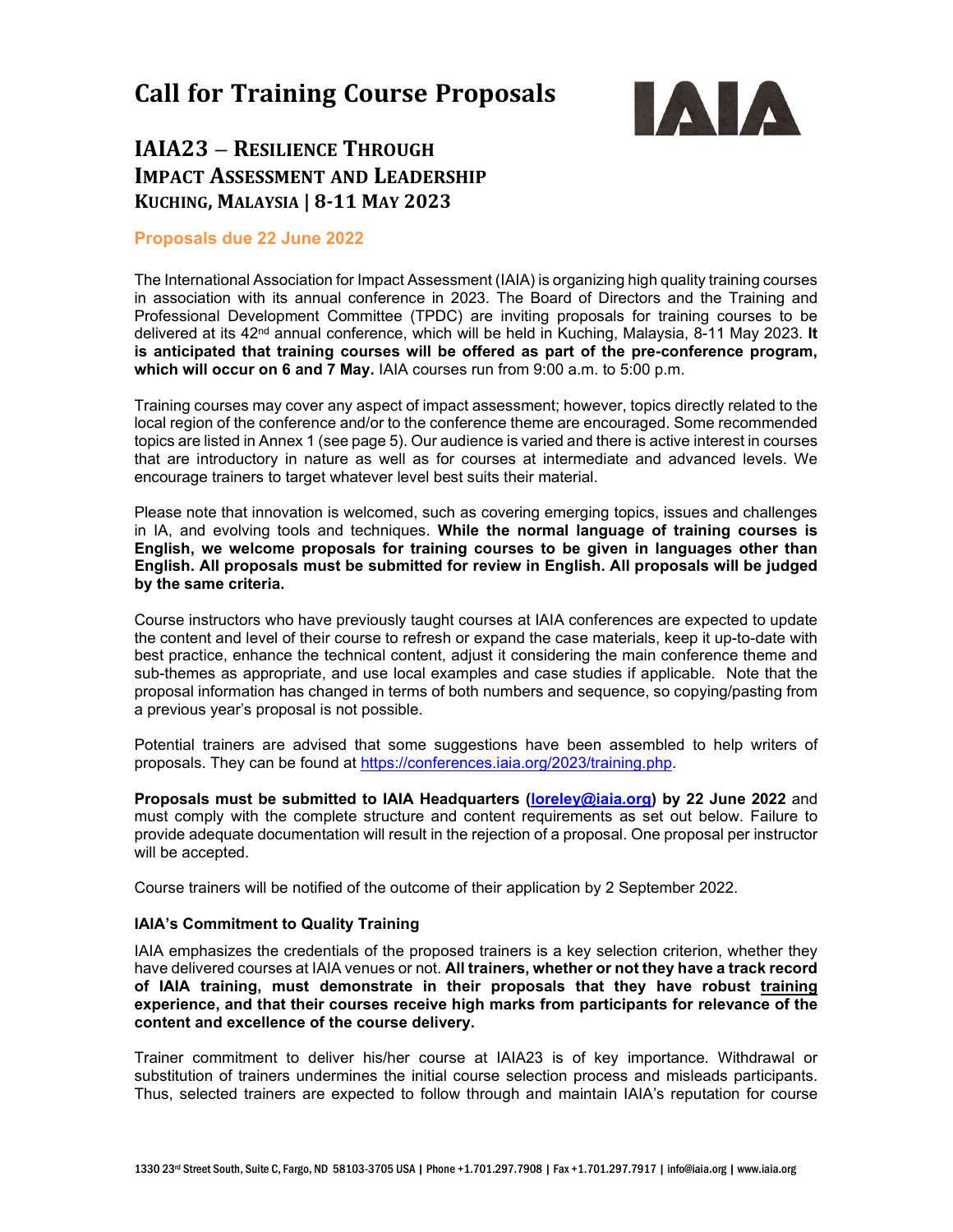excellence. *Instructors who require visas to enter Malaysia must submit proof of visa application by 5 April 2023.*

Any change in instructors requires approval by the TPDC and may result in cancellation of the course. In the case of an instructor change (including the withdrawal of one of the instructors in a multiinstructor course), IAIA's policy is to contact all registered participants for that course, inform them of the change (including a bio for the new instructor, if applicable) and give them the option to withdraw or switch to a different course, without penalty.

#### **Structure and Content Requirements for Proposals**

Proposals should follow the outline below and be submitted in MS Word only or they will be returned. Please put all information into one file; do not send multiple attachments. Course proposals must provide the information needed by the TPDC to evaluate them (Annex 2). The course evaluation criteria are subject to revisions.

Please structure your proposal using the Section numbers and letters of the specific questions below, to support the ease of review.

#### **Section 1 – Basic information**

- (a) Course title.
- (b) Level: foundation, intermediate or advanced.
- (c) Are there prerequisites for participants? (All proposals for courses at the intermediate and advanced courses must list necessary prerequisites.) If not, say so.
- (d) Language of delivery.
- (e) Duration (1 or 2 days).
- (f) What is the trainer's target minimum and maximum number of participants? Note that the maximum participants should include the free students as per 4(e) below. (A minimum of 10 students must be both pre-registered and pre-paid by 13 March 2023 for the course to move forward.)
- (g) Is each participant required to bring his/her own laptop?
- (h) IAIA will provide standard support materials such as a projector, screen, and laptop. Do you require any other support materials or technology? We cannot guarantee that it will be available at the site, and  $-$  if it is  $-$  there may be an additional fee.
- (i) **Internet connectivity cannot be guaranteed.** Does this course require an internet connection?

#### **Section 2 – Course description**

- (a) Course Summary: The purpose(s), content and anticipated learning outcomes of the course (maximum 200 words). An edited version of this text will be published on the IAIA23 website.
- (b) Who is the target audience for this course? In addition, are there any potential target audiences who are not in the circle of the usual IA practitioners (e.g., other professional associations, companies, enterprises, etc.) that the IAIA marketing staff could promote to? (Note that the intention is to consider those outside the IA field who are local and may consider attending the course, even if they wouldn't attend an entire IA conference. For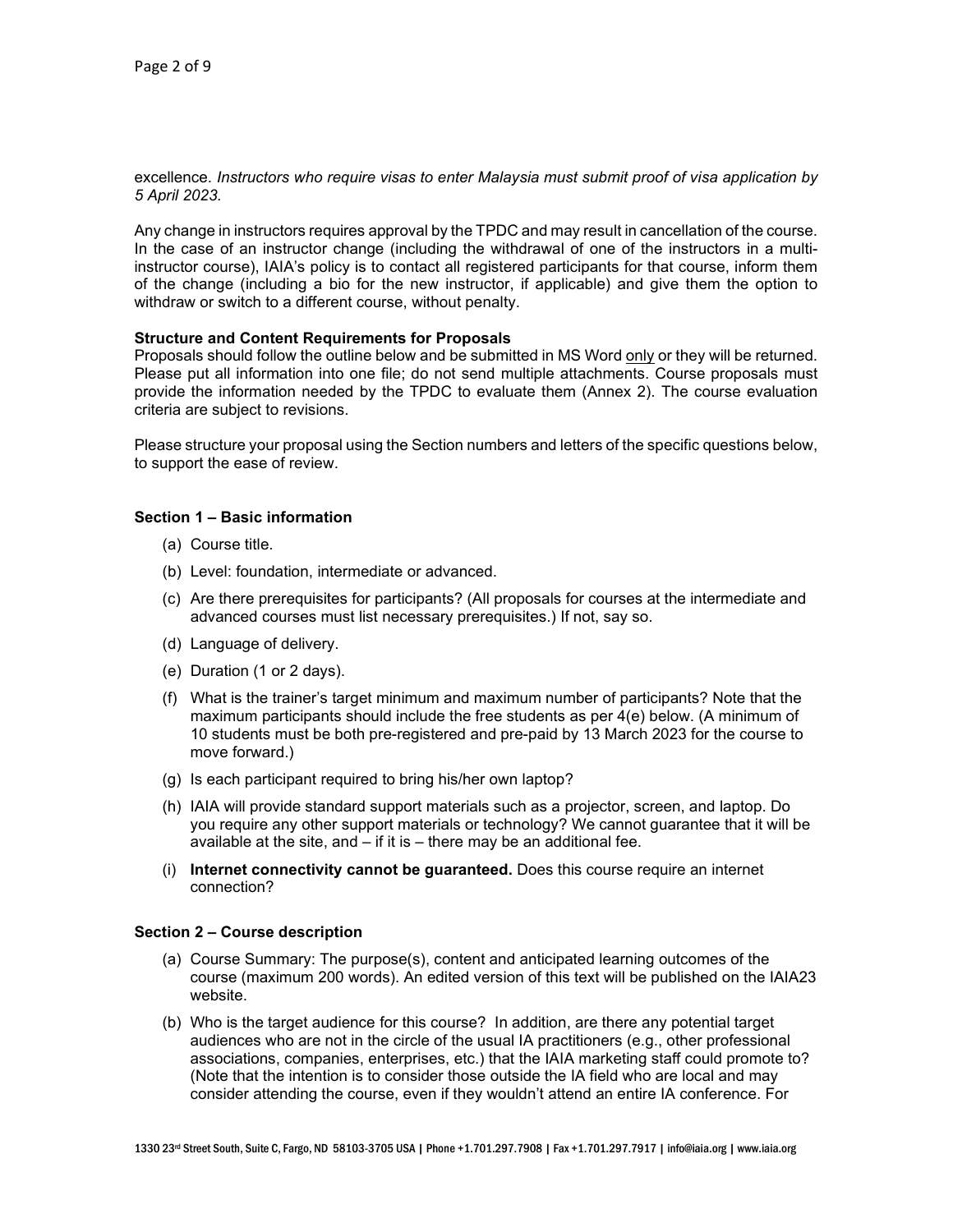example, should we promote a cultural heritage course to a local/national association of architects?)

- (c) Goals and Outcomes: What are the general goals and specific learning outcomes intended for this course?
- (d) Methods: Detailed description of the course structure and content, including an outline of participatory and/or case study-based exercises (2-4 pages potentially including tables or other summary materials, if applicable) A lecture-only approach is not acceptable; various forms of interactive approaches to courses are strongly encouraged and should be included in this section.
- (e) Handout Materials. Description of the materials participants will receive prior to or during the course; explain when they will be disseminated.
- (f) History of the course: title(s), number of times, where and to whom it has previously been delivered, number of attendees, evidence of its success.
- (g) If the course is new, give history of a comparable course, with the same information as in 2f, or otherwise indicate why this course will be successful.
- (h) Provisions for pre-conference and post-conference communication with participants. Trainers are expected to register for and attend the full conference to allow for maximum face-to-face communication immediately following course delivery.

#### **Section 3 – Qualifications of the trainer(s)**

For each trainer, provide the following content:

- (a) Name, title, organization/company and contact details of each trainer including country, telephone, email address.
- (b) Identify if the trainer is an IAIA member and has signed IAIA's Code of Conduct, or that the trainer intends to do so before the conference begins.
- (c) Summary statements of the trainer's curriculum vitae (maximum 300 words). An edited version of this text will be published on the IAIA23 website.
- (d) An abridged curriculum vita (maximum 1 page) that explicitly identifies both technical and training expertise and experience.

#### **Section 4 – Commitment of the trainer(s)**

- (a) Identify how many times any of the trainers have offered an IAIA pre-conference course. If applicable, explain the reasons why a course offering has been cancelled or instructors have changed.
- (b) Similarly, identify earlier IAIA-approved training courses you were involved in organizing, but where changes in trainers or course structure were amended, and explain the reasons for this.
- (c) Indicate the level of commitment to give this course at IAIA23 by noting any circumstances that would cause the course to be cancelled (other than if the minimum enrolment is not reached) or circumstances that would cause the instructor(s) not to be present to offer the course.
- (d) Note backup strategy in the event an instructor must withdraw unexpectedly.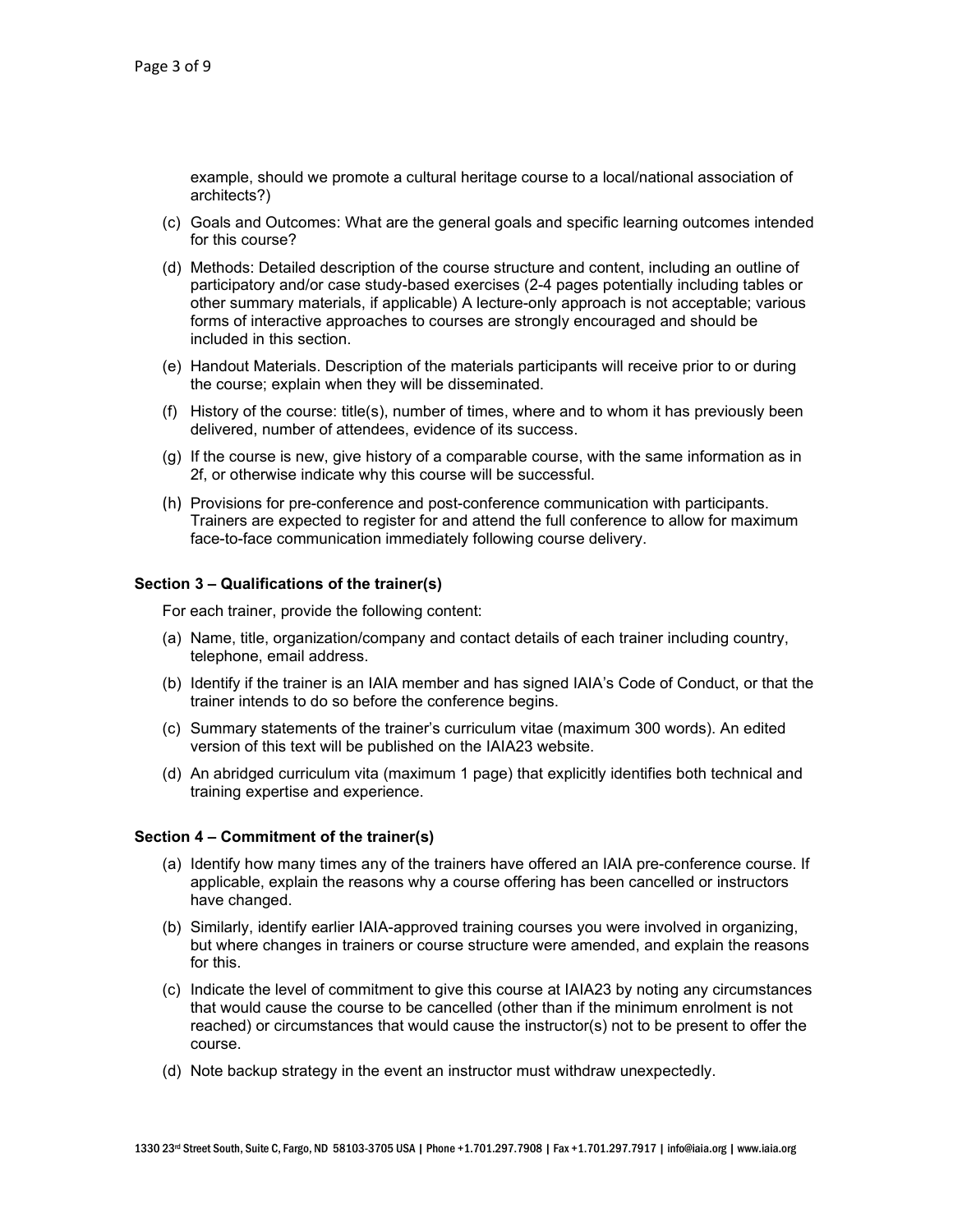(e) Statement agreeing to provide free places to students based on formula described in the "Student participation" paragraph below.

#### **Evaluation of proposals**

Proposals will be reviewed by the IAIA's TPDC to ensure they meet the organization's standards (see Annex 2). *Trainers must review the proposal evaluation criteria closely and ensure the information needed by the TPDC is clearly presented in the proposal.*

#### **Fees and revenue distribution**

Base fees for IAIA23 training courses are US\$275 per participant for a one-day course and US\$475 per participant for two-day programs.

For each one-day course, IAIA will retain a base administration fee of US\$1,200 plus 30% of course revenue above that amount. For a two-day course, IAIA will retain a base administration fee of US\$2,100 plus 30% of revenue above that amount. The administration fee covers the costs associated with meeting space, registration and processing, marketing, and basic audio-visual equipment. Charges for catered coffee breaks, lunches, and any additional equipment are not included in the administration fee and will be deducted from the course revenue. All remaining revenue will be paid to the trainer(s).

#### **Student participation**

IAIA recognizes that students are the future of the organization. Ways to increase student membership within IAIA and students' participation in and access to its annual conferences are currently being developed. Within this context, the Board of Directors requires that all training course instructors allow one student to participate in the course at no fee for up to 9 paying participants, two students for 10-19 paying participants, and three students for 20 or more paying participants.

Students will apply to IAIA HQ for the waiver by submitting a 300-word statement of interest explaining how the chosen training course could contribute to their research or student career. Eligible applicants will be selected in the order the requests are received; all applications are sent to the instructor(s) to maintain their involvement in the selection process. Trainers agree to waive the students' fees and provide them with course materials. However, IAIA will pay lunch and coffee break expenses for the selected student(s).

#### **Further information**

If you require any further information, please contact Loreley Fortuny at IAIA HQ [\(loreley@iaia.org\)](mailto:loreley@iaia.org).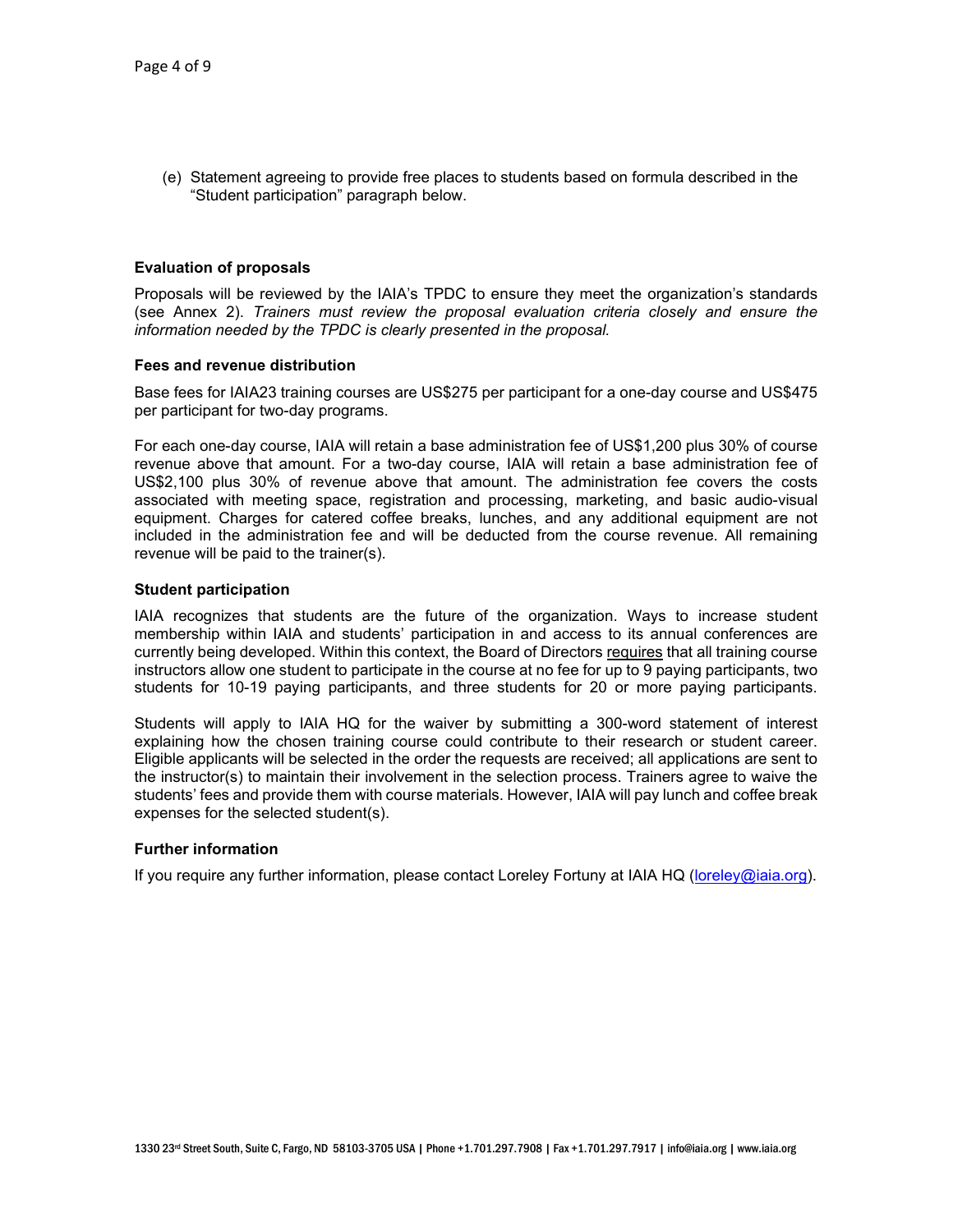## **ANNEX 1: Potential IAIA Training Course Topic Areas**

The topics are listed in no particular order.

#### **Types of IA – General and Specialized**

- Foundation (entry-level) Impact Assessment (EIA, EA, EIS etc.)
- Sustainability Assessment
- Social Impact Assessment
- Economic Impact Assessment
- Cultural Heritage Impact Assessment
- Sector-specific IA (e.g., mining, oil and gas, water, renewable energy)
- Strategic Environmental Assessment (SEA)
- Human Health Impact Assessment
- Human Rights Assessment
- Cumulative Effects Assessment
- Impact Assessment in conflict and disaster environment (including but not limited to post conflict/post disaster Impact Assessment)
- Regional integration projects and transboundary IA
- IA in developing countries / IA in specific regional/local context
- Other types of IA or approaches to IA

#### **Specialized Topics in IA**

- ESG (Environmental, social, and governance)
- IA and climate change, mitigation, and adaptation
- Indigenous peoples and IA
- Resettlement planning and IA
- Dealing with human rights in IA
- Ecosystem services in IA
- **Biodiversity in IA**
- Resilience in IA
- Stakeholder engagement and public participation in IA
- Specialist studies (e.g., health IA, water quality assessments etc.)
- Remediation, habitat compensation and/ or offsets, and ecological restoration
- Other specialized topics that are or could be relevant to IA, including subtopics or variations of the above topics
- Technical matters relevant to the assessment and/or management of preventing pollution of the physical environment. This includes, but is not limited to, one or more of the following: air quality, noise, water quality, soil quality and waste management

#### **IA Management-Related Topics**

- Implementing continuous improvement in IA
- Managing records in IA for public access and litigations
- Linkages of IA with regulatory decisions and enforcement
- IA governance and legislations (trends, evolutions, best practices etc.)
- Linkage of Corporate Social Responsibility (CSR) and Impact Assessment
- Decision making approaches and criteria in IA (e.g., benchmarks, significance)
- Terms of reference, quality review and auditing for impact assessment
- Effective direction and management of IA studies
- Impact Assessment implementation and follow up: integrating EIA with EMS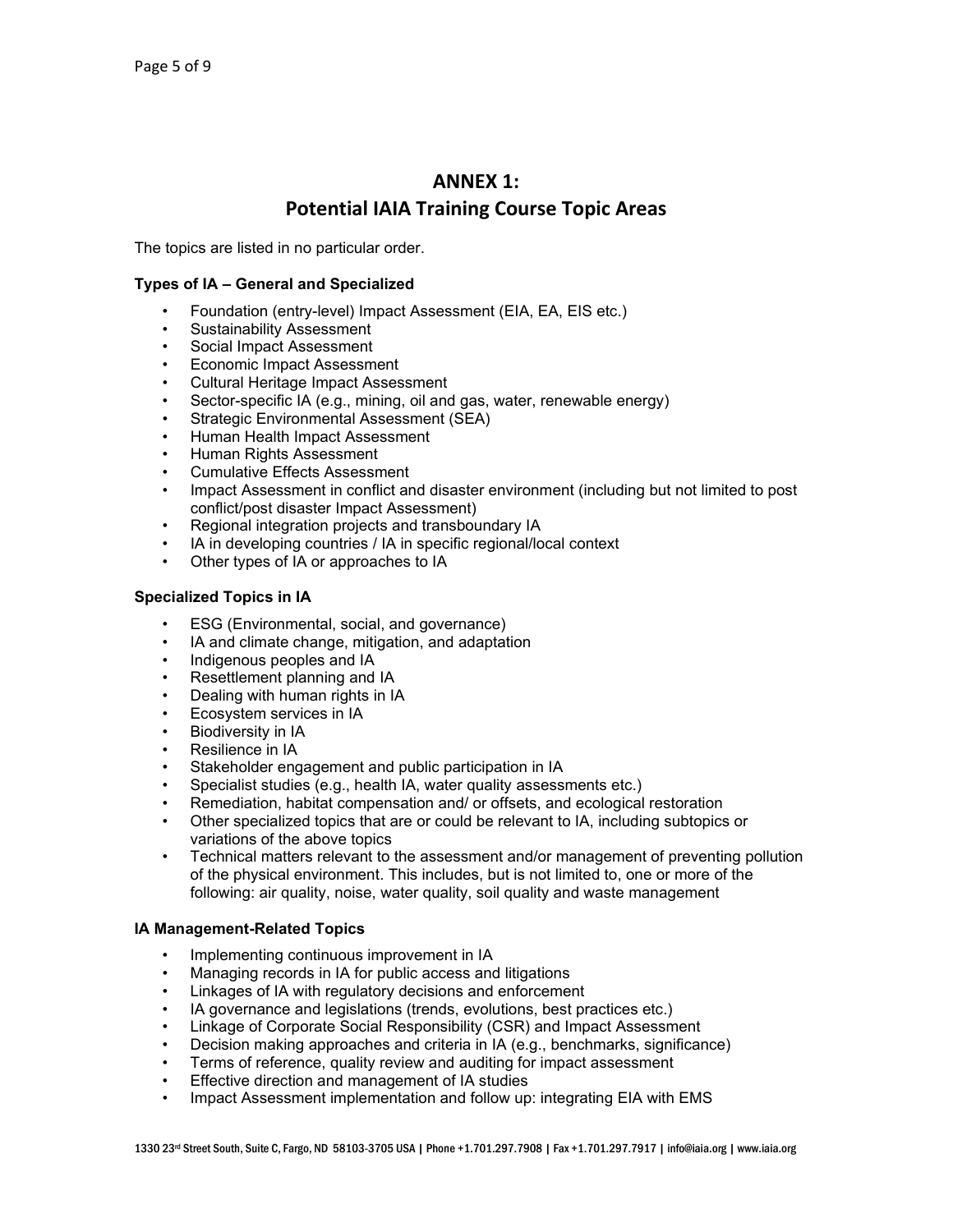- Policy engagement: how to influence policy-making through innovative use of IA
- **Mitigation**
- **Monitoring**
- Applications of any topic or tool to specific industry or livelihood sectors (mining, agriculture, etc.)
- Other specific IA management tools or processes

#### **Methodology and Tools**

- General professional capacities (e.g., ethics, leadership, capacity building)
- Tools for impact assessment (e.g., resource economics, GIS, multi-criteria analysis, statistical analysis, etc.)
- Role of open science and open data in IA
- Environmental management plans and systems
- Role of science and technical analysis in IA litigation
- Environmental policy integration (integration of different environmental managements tools into IA)
- The roles of regulation and of regulators in IA
- The role and use of 'big data' in IA
- The role of synthesis in IA
- Applications or tools from other fields applicable to IA (decision making, modeling, psychology of learning, thinking and reasoning, business and financial methods etc.)
- Management tools and processes applicable to IA (project management, adaptive management, systems management, negotiation, mediation, etc.)
- Other methods and tools that can be relevant to IA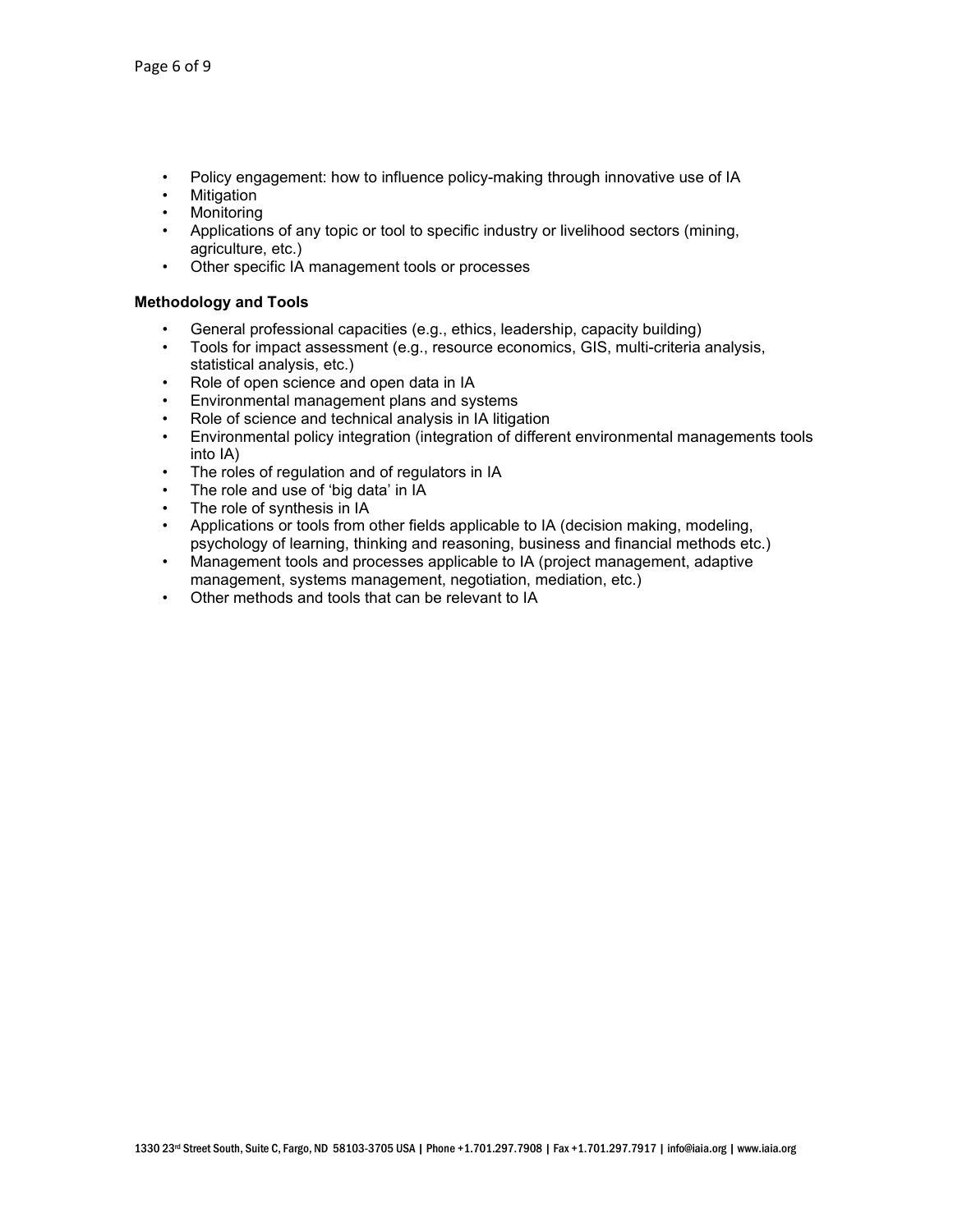## **ANNEX 2: IAIA TPDC Course Evaluation Criteria**

### *Level 1: The basic compatibility and commitment hurdle. All criteria need to be fulfilled in order for the proposal to be considered further. The course proponent(s):*

|     |                                                                                | <b>Yes</b> | No |
|-----|--------------------------------------------------------------------------------|------------|----|
| 1.1 | Is/are a fully paid-up IAIA member(s) who has/have signed the Code of          |            |    |
|     | Conduct.                                                                       |            |    |
| 1.2 | Make(s) a believable statement about commitment to attend the IAIA             |            |    |
|     | conference and deliver the course.                                             |            |    |
| 1.3 | Complied with the submission requirements (i.e., guidelines and submission     |            |    |
|     | date).                                                                         |            |    |
| 1.4 | Agreed to provide free places in line with the agreed formula (at least one    |            |    |
|     | place, two places when there are 10 or more paying participants, three places  |            |    |
|     | when there are 20 or more paying participants).                                |            |    |
| 1.5 | Provide(s) evidence of successful delivery on training commitments in IAIA or  |            |    |
|     | other training contexts.                                                       |            |    |
| 1.6 | Provide(s) evidence of viable back-up strategy in the event of unexpected      |            |    |
|     | personal absence.                                                              |            |    |
| 1.7 | Course would be operable with commonly available technology (e.g., flipcharts, |            |    |
|     | power point). The proposal clearly indicates whether or not participants need  |            |    |
|     | personal laptop computers.                                                     |            |    |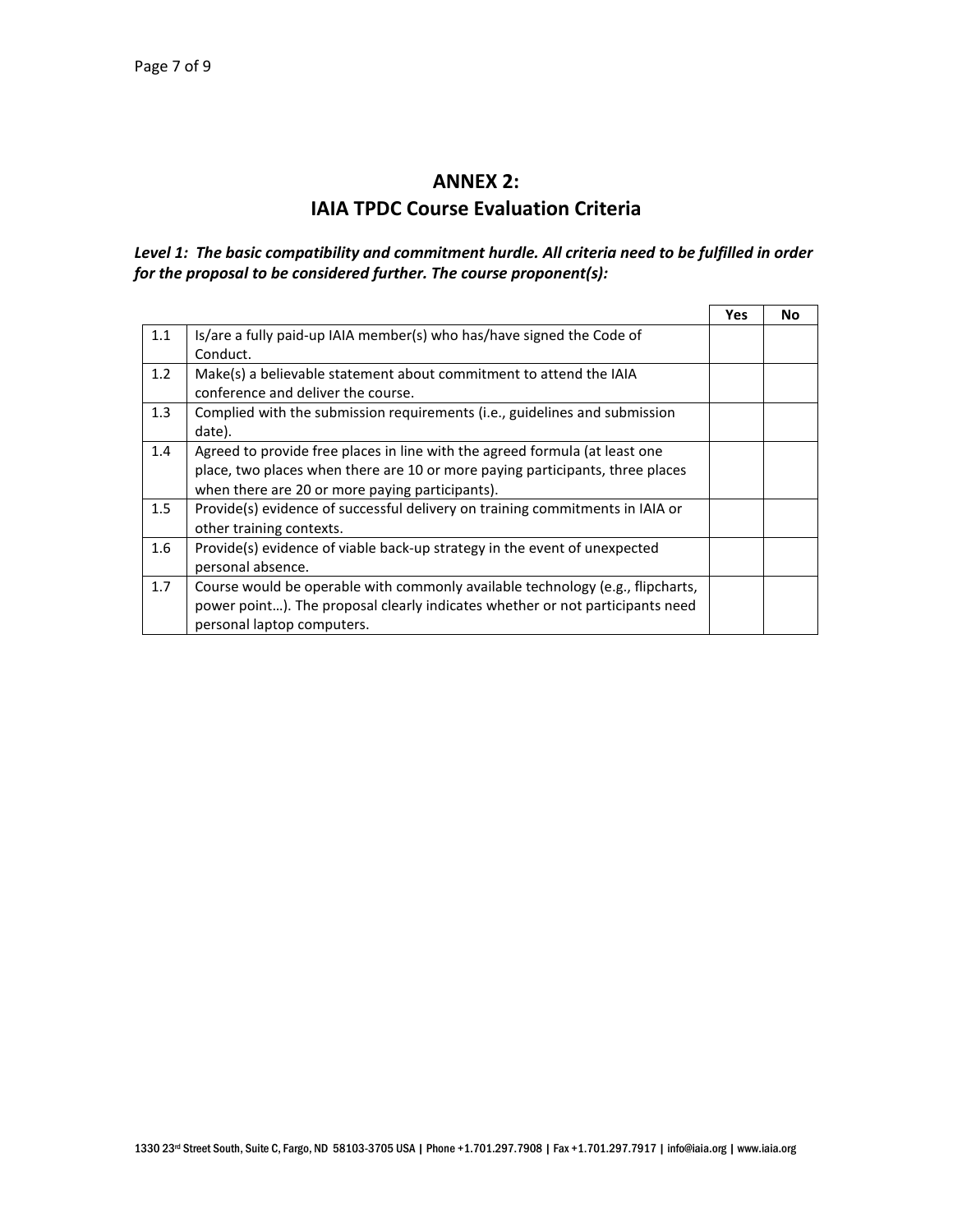## *Level 2: Proponent(s)' track record and course quality.*

*Score 0 = Unacceptable, 1 = Acceptable, 2 = Good, 3 = Very Good*

|       |                                                                                                                                            | <b>Score</b> | Weight         | <b>Final Score</b> |  |  |
|-------|--------------------------------------------------------------------------------------------------------------------------------------------|--------------|----------------|--------------------|--|--|
|       |                                                                                                                                            | $(1-3)$      |                | (scores            |  |  |
|       |                                                                                                                                            |              |                | multiplied         |  |  |
|       |                                                                                                                                            |              |                | by weights)        |  |  |
| 2.1   | The Instructor(s)                                                                                                                          |              |                |                    |  |  |
| 2.1.1 | Recognisable relevant academic/experiential (broadly defined)                                                                              |              | 3              |                    |  |  |
|       | credentials of the trainers.                                                                                                               |              |                |                    |  |  |
| 2.1.2 | History of proponent(s)' training experience (not just university or                                                                       |              | 2              |                    |  |  |
|       | lecture-oriented teaching) in any context (not just IAIA).                                                                                 |              |                |                    |  |  |
| 2.1.3 | Evidence of positive evaluations of their previous offerings in any                                                                        |              | $\overline{2}$ |                    |  |  |
|       | context.                                                                                                                                   |              |                |                    |  |  |
| 2.2   | <b>The Course</b>                                                                                                                          |              |                |                    |  |  |
| 2.2.1 | Topic and Audience: The target audience are clearly identified                                                                             |              | $\overline{2}$ |                    |  |  |
|       | and introduced; their needs and requirements are also well                                                                                 |              |                |                    |  |  |
|       | identified and expressed. The topic reflects the identified needs                                                                          |              |                |                    |  |  |
|       | and requirements, and/or addresses the following                                                                                           |              |                |                    |  |  |
|       | considerations:                                                                                                                            |              |                |                    |  |  |
|       | - Issues and challenges with significant relationship with any of the                                                                      |              |                |                    |  |  |
|       | topic areas listed in Annex 1, and / or the symposium location and/or                                                                      |              |                |                    |  |  |
|       | symposium theme.                                                                                                                           |              |                |                    |  |  |
|       | - The feedback from the previous implementation, the latest changes                                                                        |              |                |                    |  |  |
|       | and updates with recent advances in the field (mostly applicable for<br>the long-standing and/or general Impact Assessment topics, and the |              |                |                    |  |  |
|       | previously designed and implemented courses).                                                                                              |              |                |                    |  |  |
|       | - The new or emerging issues in Impact Assessment, based on the                                                                            |              |                |                    |  |  |
|       | practical experience of the instructor(s) or theoretical advances.                                                                         |              |                |                    |  |  |
| 2.2.2 | Goals, Outcomes and Schedule: Training goal(s), objectives(s)                                                                              |              | 3              |                    |  |  |
|       | and desired learning outcome(s) are well defined and eloquently                                                                            |              |                |                    |  |  |
|       | expressed. The lesson plan, training topics (modules, sub-                                                                                 |              |                |                    |  |  |
|       | modules), schedule etc. are cohesively and appropriately                                                                                   |              |                |                    |  |  |
|       | designed and explained in a way that shows how they meet the                                                                               |              |                |                    |  |  |
|       | defined objectives and deliver the desired learning outcomes.                                                                              |              |                |                    |  |  |
| 2.2.3 | Methods and Materials: The training methods and materials are                                                                              |              | 3              |                    |  |  |
|       | adequately elaborated as a cohesive and well-thought-out                                                                                   |              |                |                    |  |  |
|       | combination of appropriate straight lecture and interactive                                                                                |              |                |                    |  |  |
|       | sessions; and where needed supported by practical exercises,                                                                               |              |                |                    |  |  |
|       | relevant case studies etc.                                                                                                                 |              |                |                    |  |  |
| 2.3   | <b>Communication and support</b>                                                                                                           |              |                |                    |  |  |
| 2.3.1 | Evidence of provision of pre-course and follow-up contacts,                                                                                |              | $\mathbf{1}$   |                    |  |  |
|       | materials and resources etc.                                                                                                               |              |                |                    |  |  |
|       |                                                                                                                                            |              |                |                    |  |  |
|       |                                                                                                                                            |              | <b>Total</b>   |                    |  |  |